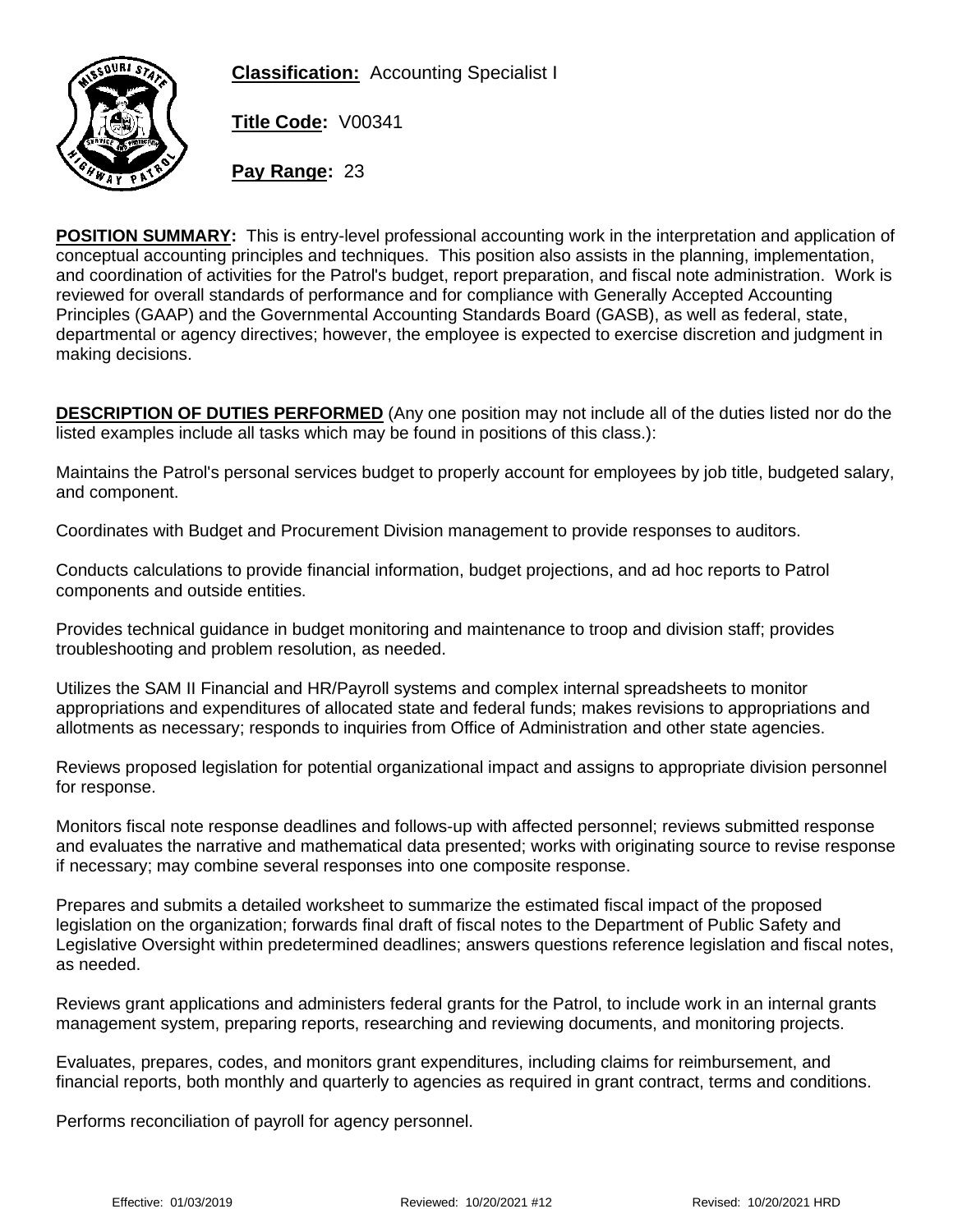## **Classification:** Accounting Specialist I **Page 2** Page 2

Audits the utilization of federal and state funds and immediately reports any areas of concern and/or problems; works directly with the organization's staff in all phases of budget administration.

Prepares, analyzes, and presents financial statements, reports, and data; prepares specialized reports in response to management and agency requests.

Performs other related work as assigned.

**REQUIRED KNOWLEDGE, SKILLS, AND ABILITIES:** Comprehensive knowledge of Generally Accepted Accounting Principles (GAAP) and methods.

Comprehensive knowledge of conceptual and applied practices of governmental accounting.

Comprehensive knowledge of state and federal laws, rules, and regulations governing the expenditure and reporting of state and federal funds.

Comprehensive knowledge of the principles and application of accounting systems.

Comprehensive knowledge of program planning and grants management.

Comprehensive knowledge of payroll, purchasing, accounts payable, and accounts receivable.

Comprehensive knowledge of the Budget and legislative processes.

Comprehensive knowledge of modern office practices, procedures, and equipment.

Ability to learn the SAM II Financial and HR/Payroll systems, BRASS, the Data Warehouse, and internal grant management systems.

Ability to sucessfully complete and maintain a variety of grant trainings and certifications as required by State and Federal grantors.

Ability to interpret, explain, and apply statutes, regulations and agency policies.

Ability to prepare for and present informational seminars and training workshops.

Ability to prepare and present complete and accurate reports and statements.

Ability to verify documents and reports produced and received and take proper steps to reconcile errors.

Ability to research and assemble information necessary to complete work assignments.

Ability to work independently with general supervision.

Ability to interpret complex statistical and financial statements.

Ability to work on several projects simultaneously.

Ability to make decisions in accordance with statutory and department rules, regulations, policies, and procedures and apply these to work problems.

Ability to work within the pressure of deadlines.